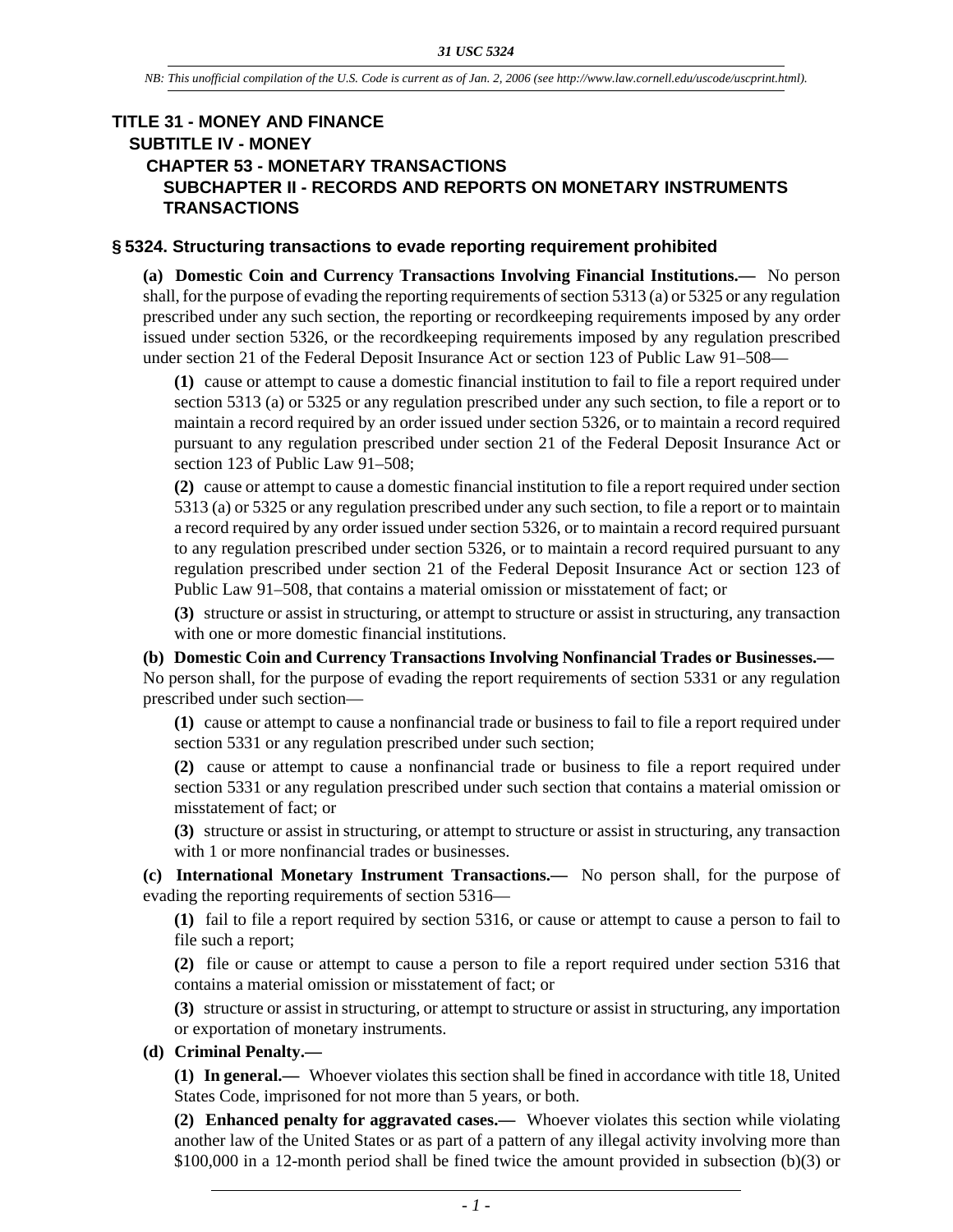(c)(3) (as the case may be) of section 3571 of title 18, United States Code, imprisoned for not more than 10 years, or both.

(Added Pub. L. 99–570, title I, § 1354(a), Oct. 27, 1986, 100 Stat. 3207–22; amended Pub. L. 102–550, title XV, §§ 1517(a), 1525 (a), 1535 (a)(1), Oct. 28, 1992, 106 Stat. 4059, 4064, 4066; Pub. L. 103–322, title XXXIII, § 330017(a)(2), Sept. 13, 1994, 108 Stat. 2149; Pub. L. 103–325, title IV, §§ 411(a), 413  $(a)(2)$ , Sept. 23, 1994, 108 Stat. 2253, 2254; Pub. L. 107–56, title III, §§ 353(c), 365 (b)(1), (2)(A), Oct. 26, 2001, 115 Stat. 323, 334, 335; Pub. L. 108–458, title VI, § 6203(g), Dec. 17, 2004, 118 Stat. 3747.)

# **References in Text**

Section 21 of the Federal Deposit Insurance Act, referred to in subsec. (a), is classified to section 1829b of Title 12, Banks and Banking.

Section 123 of Public Law 91–508, referred to in subsec. (a), is classified to section 1953 of Title 12, Banks and Banking.

## **Amendments**

2004—Subsec. (b). Pub. L. 108–458 substituted "5331" for "5333" wherever appearing.

2001—Subsec. (a). Pub. L. 107–56, §§ 353(c)(1), (2), 365 (b)(2)(A), inserted "Involving Financial Institutions" after "Transactions" in heading, and in introductory provisions, inserted comma after "No person shall" and substituted "section, the reporting or recordkeeping requirements imposed by any order issued under section 5326, or the recordkeeping requirements imposed by any regulation prescribed under section 21 of the Federal Deposit Insurance Act or section 123 of Public Law 91–508—" for "section—".

Subsec. (a)(1). Pub. L. 107–56, § 353(c)(3), inserted ", to file a report or to maintain a record required by an order issued under section 5326, or to maintain a record required pursuant to any regulation prescribed under section 21 of the Federal Deposit Insurance Act or section 123 of Public Law 91–508" before semicolon at end.

Subsec. (a)(2). Pub. L. 107-56, § 353(c)(4), inserted ", to file a report or to maintain a record required by any order issued under section 5326, or to maintain a record required pursuant to any regulation prescribed under section 5326, or to maintain a record required pursuant to any regulation prescribed under section 21 of the Federal Deposit Insurance Act or section 123 of Public Law 91–508," after "regulation prescribed under any such section".

Subsecs. (b) to (d). Pub. L.  $107-56$ ,  $\S 365(b)(1)$ , added subsec. (b) and redesignated former subsecs. (b) and (c) as (c) and (d), respectively.

1994—Subsec. (a). Pub. L. 103–322, § 330017(a)(2) and Pub. L. 103–325, § 413(a)(2), amended subsec. (a), introductory provisions, identically, substituting "section 5313 (a) or 5325 or any regulation prescribed under any such section" for "section 5313 (a), section 5325, or the regulations issued thereunder or section 5325 or regulations prescribed under such section 5325" and striking out "with respect to such transaction" before dash.

Subsec. (a)(1), (2). Pub. L. 103–322, § 330017(a)(2)(A) and Pub. L. 103–325, § 413(a)(2)(A), amended pars. (1) and (2) identically, substituting "section 5313 (a) or 5325 or any regulation prescribed under any such section" for "section 5313 (a), section 5325, or the regulations issued thereunder or section 5325 or regulations prescribed under such section 5325".

Subsec. (c). Pub. L. 103–325, § 411(a), added subsec. (c).

1992—Pub. L. 102–550, § 1525(a)(1), designated existing provisions as subsec. (a), inserted heading, and added subsec. (b).

Pub. L. 102–550, §§ 1517(a), 1535 (a)(1), inserted the following duplicative provisions "or section 5325 or regulations prescribed under such section 5325" and ", section 5325, or the regulations issued thereunder" after "section 5313 (a)" wherever appearing.

## **Effective Date of 2004 Amendment**

Amendment by Pub. L. 108–458 effective as if included in Pub. L. 107–56, as of the date of enactment of such Act, and no amendment made by Pub. L. 107–56 that is inconsistent with such amendment to be deemed to have taken effect, see section 6205 of Pub. L. 108–458, set out as a note under section 1828 of Title 12, Banks and Banking.